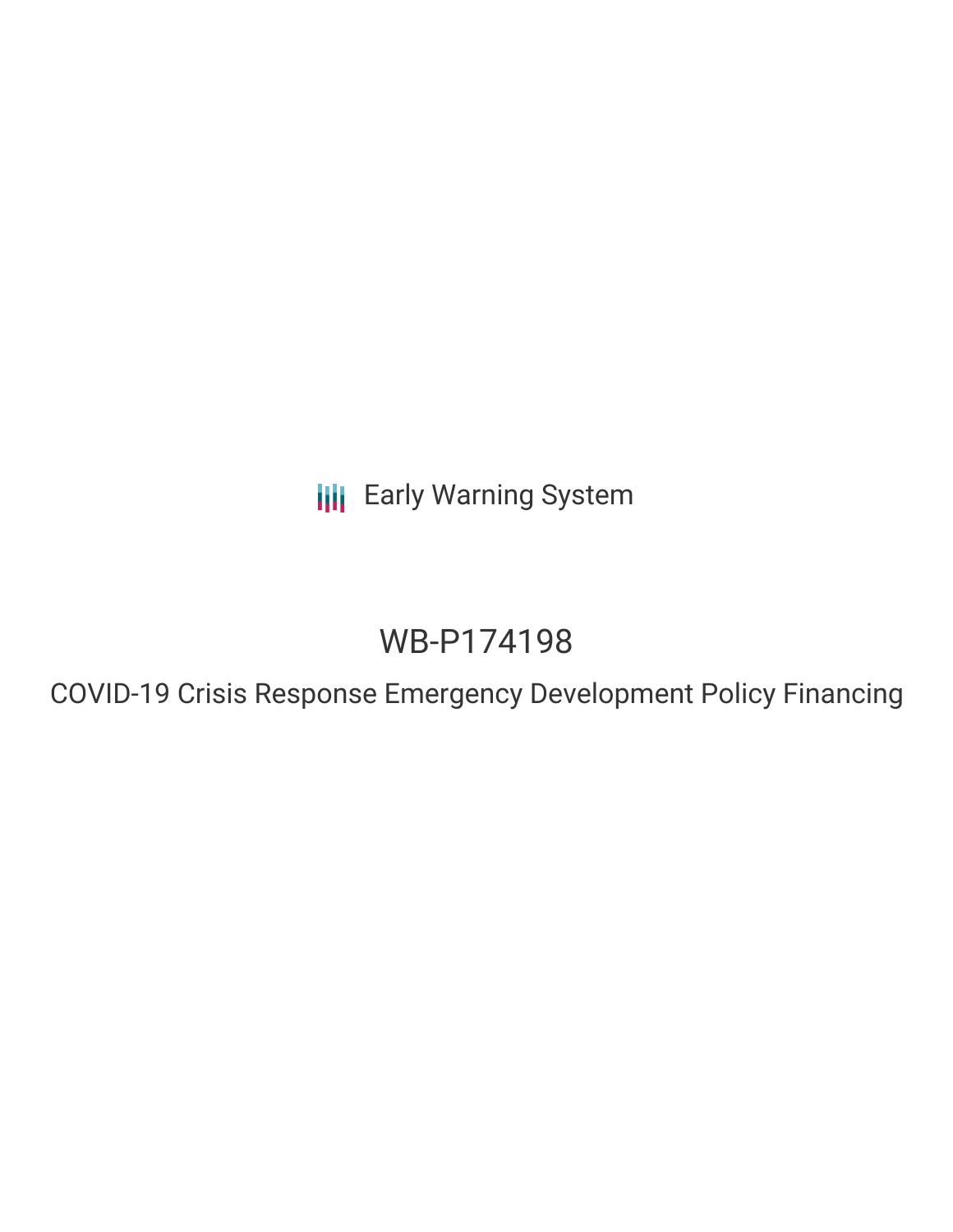

# **Quick Facts**

| <b>Countries</b>               | Seychelles                               |
|--------------------------------|------------------------------------------|
| <b>Financial Institutions</b>  | World Bank (WB)                          |
| <b>Status</b>                  | Approved                                 |
| <b>Bank Risk Rating</b>        | U                                        |
| <b>Voting Date</b>             | 2020-06-25                               |
| <b>Borrower</b>                | Republic of Seychelles                   |
| <b>Sectors</b>                 | Education and Health, Law and Government |
| <b>Investment Type(s)</b>      | Loan                                     |
| <b>Investment Amount (USD)</b> | $$15.00$ million                         |
| <b>Project Cost (USD)</b>      | $$15.00$ million                         |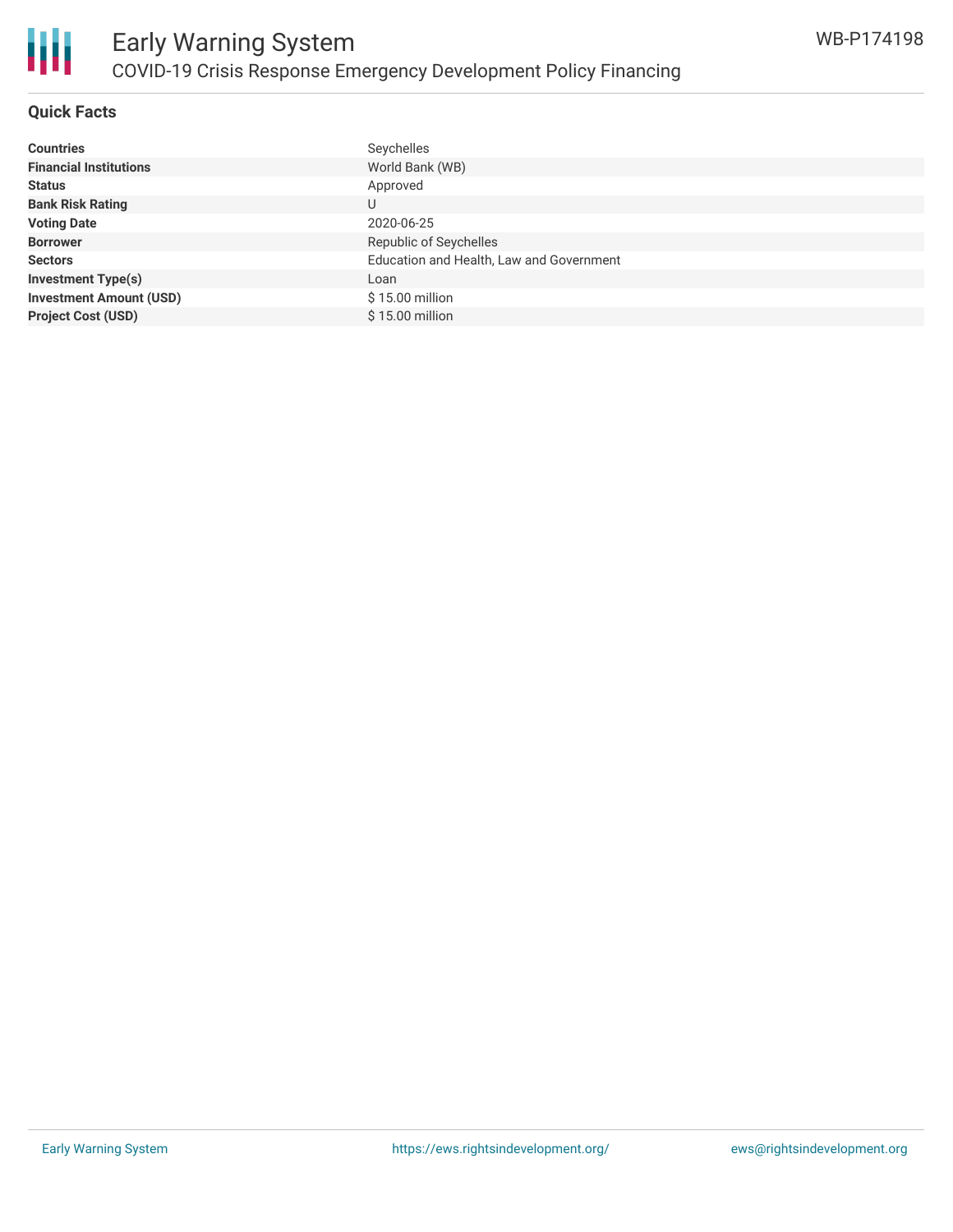

### **Project Description**

According to bank documents, the overall program development objective is to support the Republic of Seychelles in its response and recovery from COVID-19 crisis by (1) enhancing response mechanisms in health, social protection and private sector; and (2) supporting sustainable post-crisis recovery through strengthened financial systems and climate resilience.

The operation's first pillar - Protecting Lives and Livelihoods - support the adoption of the government's Response Plan to COVID-19; the reinforcement of social assistance programs to aid vulnerable households; and the deployment of financial mechanisms to manage the adverse economic impact of COVID-19 in the private and financial sector. Through PA 1, the Government approved the Seychelles Response Plan for Covid-19, which defines the strategy for the immediate response to the first wave of COVID-19 and lays the foundation for subsequent reopening and testing strategies. PA 2 includes the increase in the allocation to Social Welfare Assistance and the Unemployment Relief Scheme, which has allowed the GoS to provide coverage to informal workers or others who were facing hardships. Through PA 3, the government aims to guarantee the salaries of employees in the formal private sector and temporarily lessening the tax burden for businesses, enhancing liquidity and maintaining their viability during the pandemic. Finally, PA 4 includes the approval of the Central Bank Act, 2020 (Amendment) and the Financial Institutions Act, 2020 (Amendment) to allow the Central Bank to maintain a healthy financial sector for a rapid and balanced economic recovery.

The second pillar - Protecting the Future - comprises prior actions to promote transparency in the domestic financial sector; and to tackle the challenges posed by climate change. Specifically, PA 5 includes the approval of the new anti-money laundering and combating the financing of terrorism (AML/CFT) Act 2020 and Beneficial Ownership (BO) Act 2020. The implementation of the AML/CFT and BO laws will assist to promote transparency and better align the country's legal framework with international standards by introducing new measures to combat money laundering and terrorist financing. PA 6 supports the Cabinet of Ministers approval of the first national Climate Change Policy and, through it, the establishment of the National Climate Change Council. This will facilitate a coordinated, coherent, proac proactive and effective response to the local, regional and global challenges and opportunities presented by Climate Change.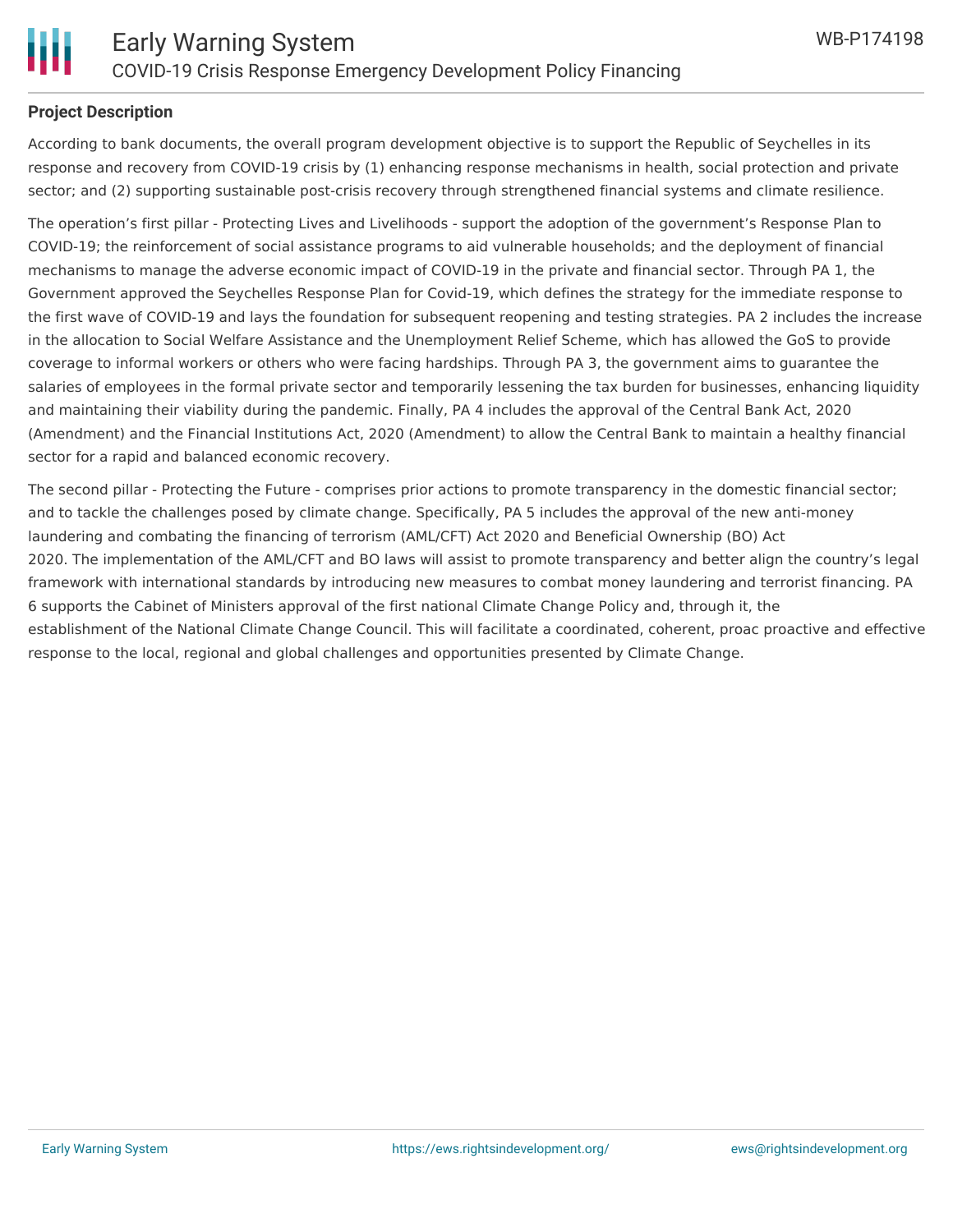

# **Investment Description**

World Bank (WB)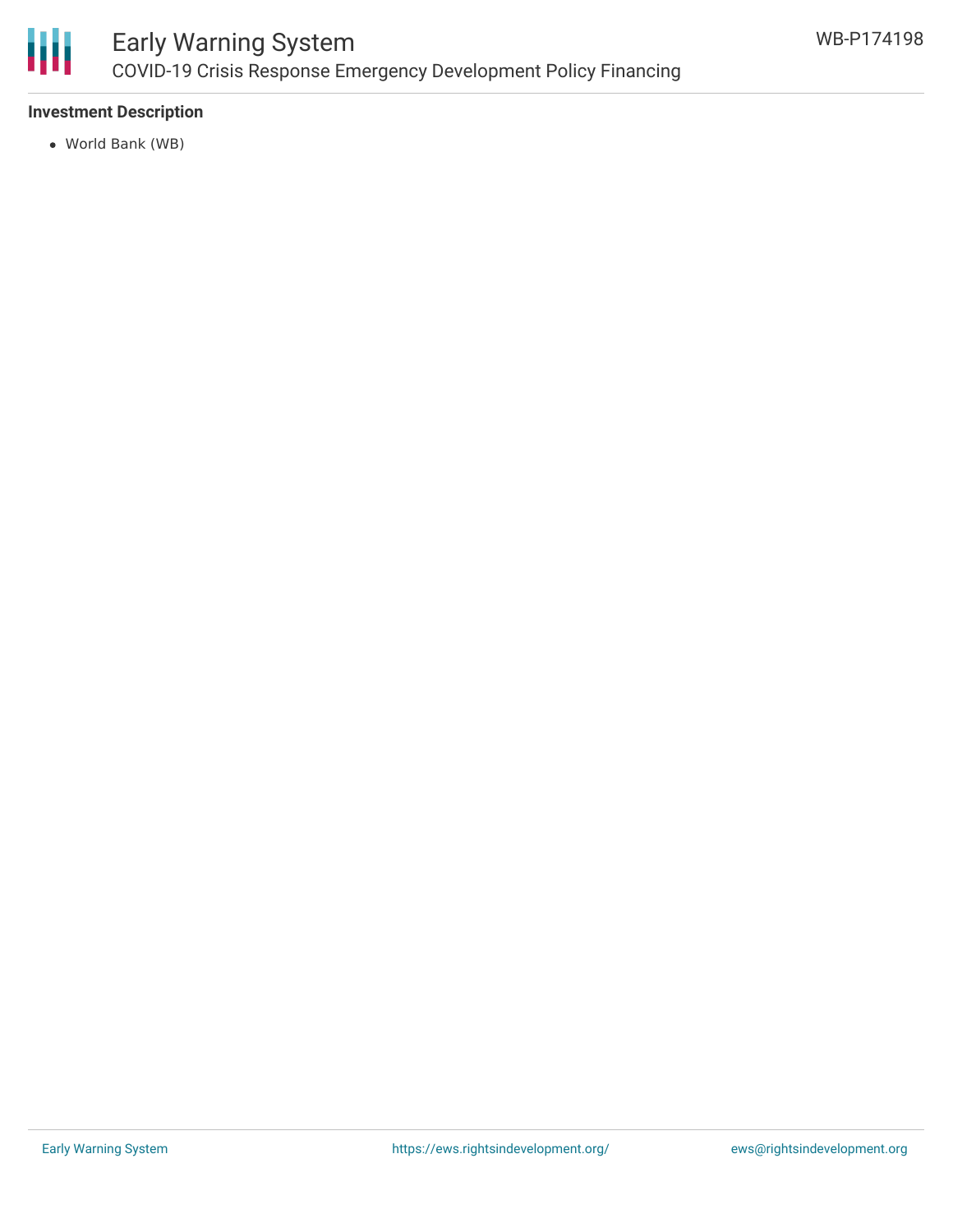

# **Contact Information**

**World Bank:** Sashana Whyte, Brenden Jongman Economist

**Borrower:**

Republic of Seychelles Elizabeth Agathine Principal Secretary for Economic Planning [elizabeth@finance.gov.sc](mailto:elizabeth@finance.gov.sc)

#### **Implementing Agencies:**

Ministry of Finance, Trade, Investment and Economic Planning Elizabeth Agathine Principal Secretary Economic Planning Department [elizabeth@finance.gov.sc](mailto:elizabeth@finance.gov.sc)

Ministry of Environment, Energy and Climate Change Wills Agricole Primary Secretary [w.agricole@meteo.gov.sc](mailto:w.agricole@meteo.gov.sc)

Ministry of Health Bernard Valentin Primary Secretary [PS@moh.gov.sc](mailto:PS@moh.gov.sc)

Wills Agricole Primary Secretary [w.agricole@meteo.gov.sc](mailto:w.agricole@meteo.gov.sc)

#### **ACCOUNTABILITY MECHANISM OF WORLD BANK**

The World Bank Inspection Panel is the independent complaint mechanism and fact-finding body for people who believe they are likely to be, or have been, adversely affected by a World Bank-financed project. If you submit a complaint to the Inspection Panel, they may investigate to assess whether the World Bank is following its own policies and procedures for preventing harm to people or the environment. You can contact the Inspection Panel or submit a complaint by emailing ipanel@worldbank.org. You can learn more about the Inspection Panel and how to file a complaint at: https://www.inspectionpanel.org.